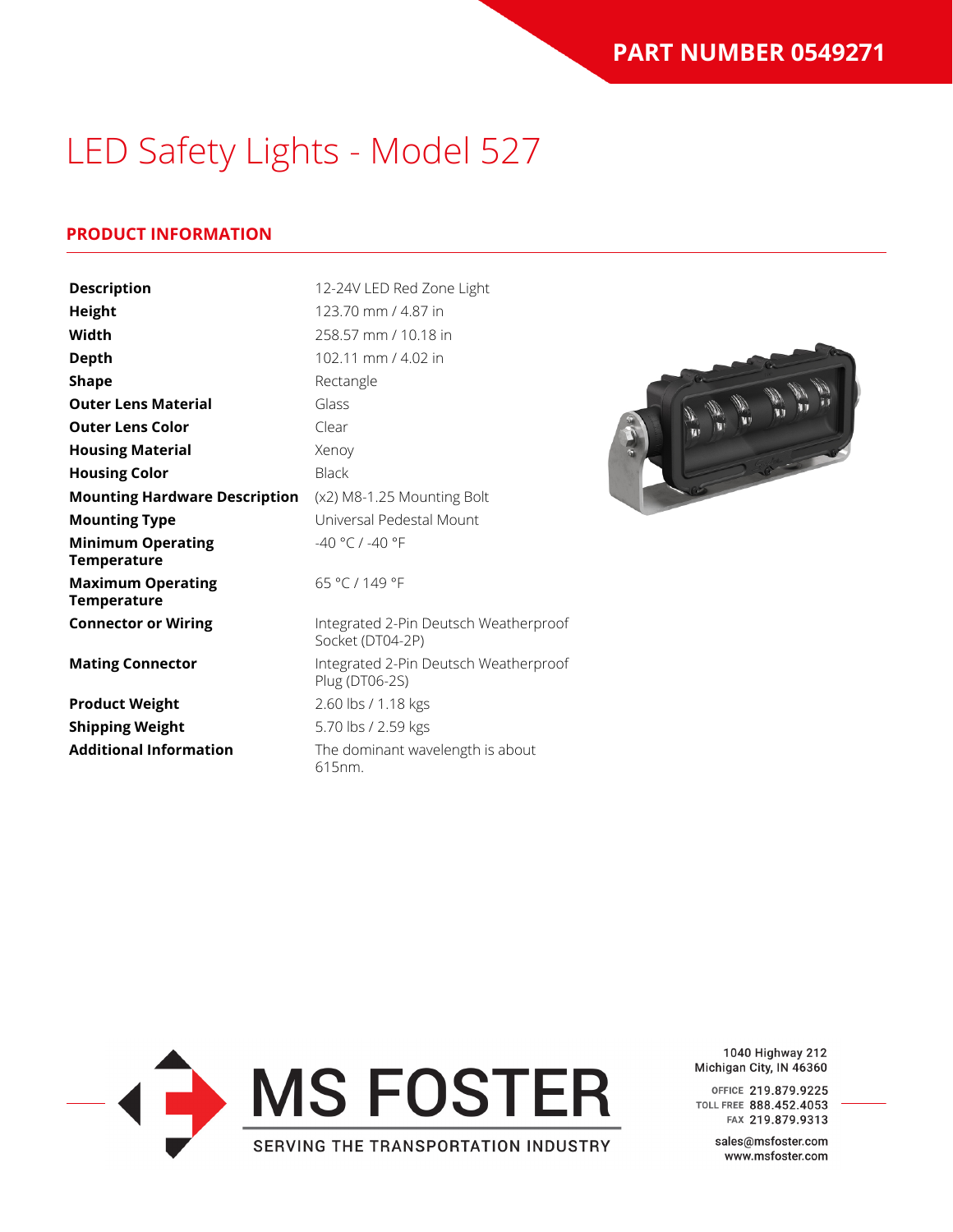### **PRODUCT DIMENSIONS**



### **ELECTRICAL SPECIFICATIONS**

| <b>Input Voltage</b>              | 12-24V DC                       |  |
|-----------------------------------|---------------------------------|--|
| <b>Operating Voltage</b>          | 10-32V DC                       |  |
| <b>Transient Spike Protection</b> | 150V peak @ 1 HZ-100 Pulses     |  |
| <b>Red Wire</b>                   | Positive                        |  |
| <b>Black Wire</b>                 | Negative                        |  |
| <b>Current Draw</b>               | 1.6A @ 12V DC<br>0.85A @ 24V DC |  |

#### **REGULATORY STANDARDS COMPLIANCE**



Buy America Standards Eco Friendly IEC IP69K



1040 Highway 212 Michigan City, IN 46360

OFFICE 219.879.9225 TOLL FREE 888.452.4053 FAX 219.879.9313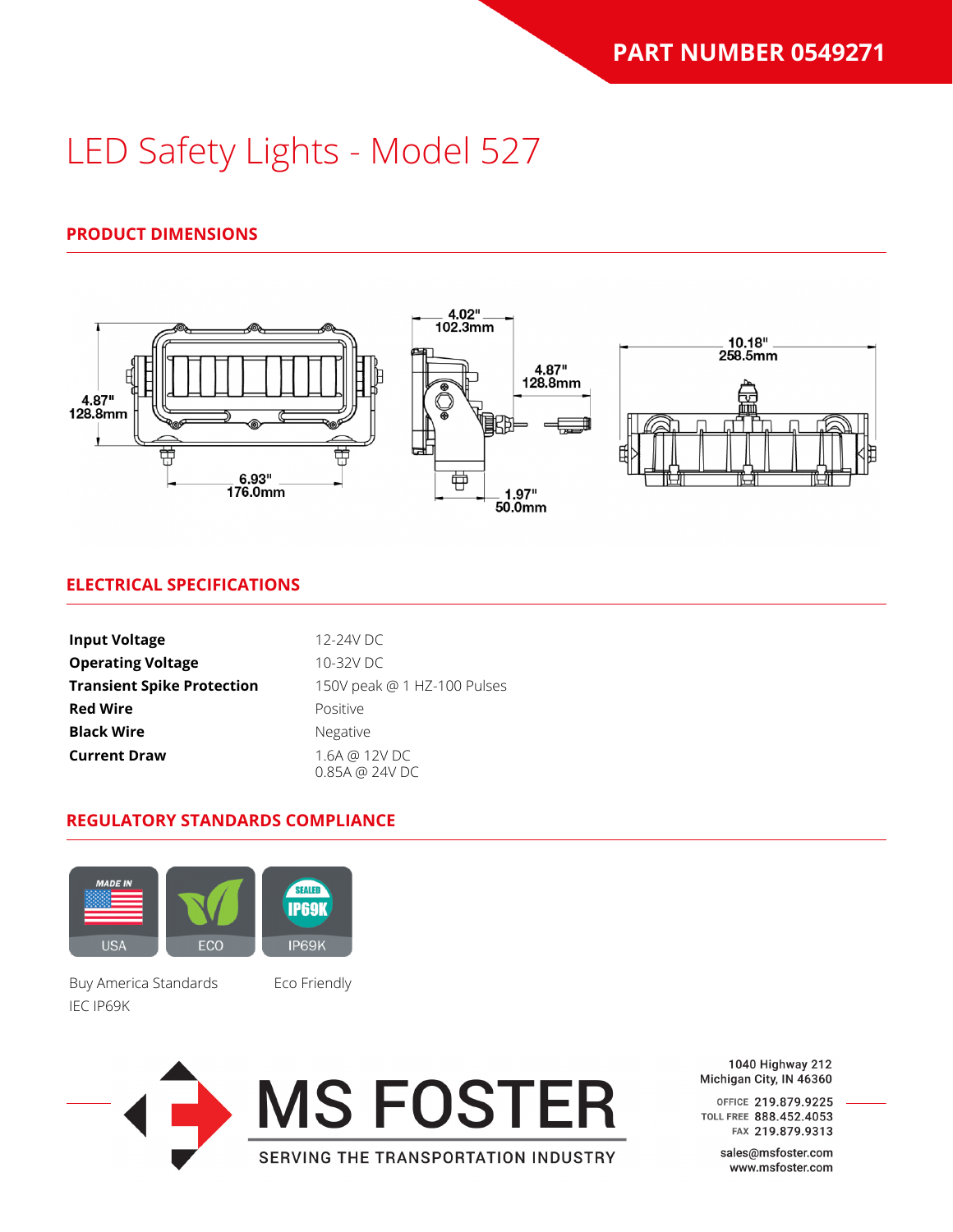#### **PHOTOMETRIC SPECIFICATIONS**

| <b>Raw Lumen Output</b>          | 720                     |                 | "Keep Out" Pattern (6m high at 0°)       |
|----------------------------------|-------------------------|-----------------|------------------------------------------|
| <b>Effective Lumen</b><br>Output | 670                     |                 | 10 <sub>m</sub>                          |
| <b>Beam Pattern(s)</b>           | Forward Lighting - Spot | $10 +$ Lux      | 5m                                       |
|                                  | Warning - Keep Out Zone | 1 Lux           | $\sim$<br>0 <sub>m</sub><br>T.           |
|                                  |                         | <b>0.25 Lux</b> | 5m                                       |
|                                  |                         |                 | 10 <sub>m</sub><br>15 <sub>m</sub><br>5m |

#### **APPLICATIONS**



#### **ACCESSORIES**



**[Part Number](https://www.jwspeaker.com/products/led-keep-out-light-model-527-red/8200151/) [8200151](https://www.jwspeaker.com/products/led-keep-out-light-model-527-red/8200151/)** Rock Guard Kit for Model 527



1040 Highway 212 Michigan City, IN 46360

OFFICE 219.879.9225 TOLL FREE 888.452.4053 FAX 219.879.9313